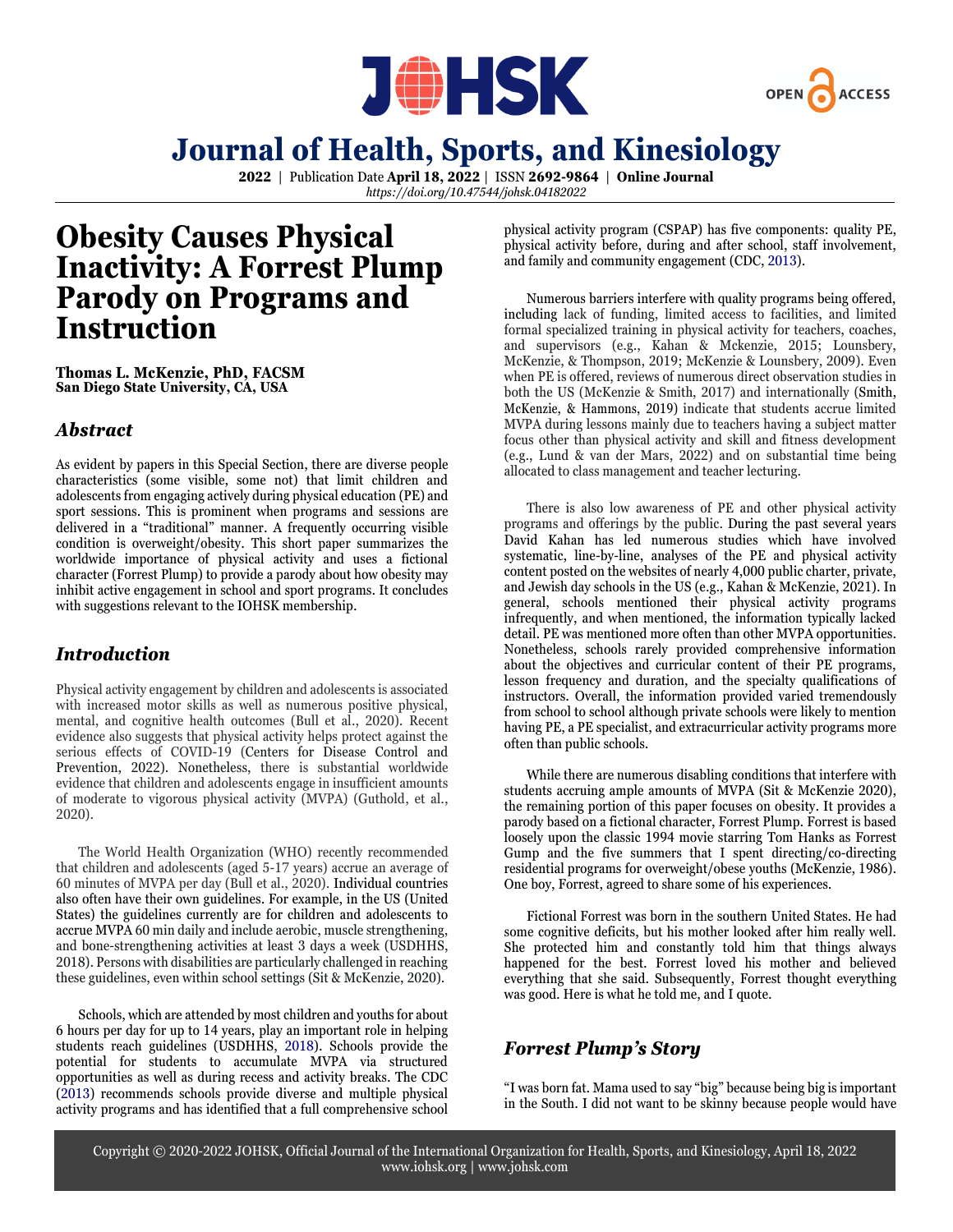



**2022** | Publication Date **April 18, 2022** | ISSN **2692-9864** | **Online Journal** *https://doi.org/10.47544/johsk.04182022*

called me horrible names like "Tiny," "My Little Friend," and "Shrimp." Instead, by being big, I got called great names like "Dumbo," "Bubba," and "The Giant Whale."

Doctors told me that because I was fat, there was a great likelihood that my parents would be fat also. I guess that is true because both my parents were real fat. Unfortunately, when I was four my daddy died of a heart attack during the second time he and Mama had sexual intercourse.

I really like my Mama--she was so soft and so big. She stood above all the other mothers and in the hot southern sun provided the best shade of all.

Mama was really nice to me. She didn't want me to be too active, so she never played vigorous games like tag and hide and seek with me. She was always telling me to slow down. "Stop jumping on the bed, you might break it," she would say.



*Copyright © International Organization for Health, Sports, and Kinesiology (IOHSK) and Dr. Thomas L. McKenzie.*

Mama didn't want me to embarrass myself so she would not sign me up for dance or gymnastics. She said I should avoid becoming too strong and graceful so people would not expect too much of me. I did want to do ballet, but Mama said they only did Swan Lake, not the dance of the elephants.



*Copyright © International Organization for Health, Sports, and Kinesiology (IOHSK) and Dr. Thomas L. McKenzie.*

It was also nice that Mama didn't buy me active toys like rollerblades, skates, or bicycles. She told me that she didn't want me to fall and hurt myself, but I really think she was really trying to protect herself and other kids from being flattened by me.

I once asked Mama to build some climbing apparatus in our backyard. But she said no because I was a big kid and it would require extra materials that would cost way too much.

And that was good because I didn't want to become strong and fit anyway. That way I got to be picked last for sports and games. And when I finally joined a team, the other kids would get really excited, and jump up and down and howl. Also, I never had to be a starter.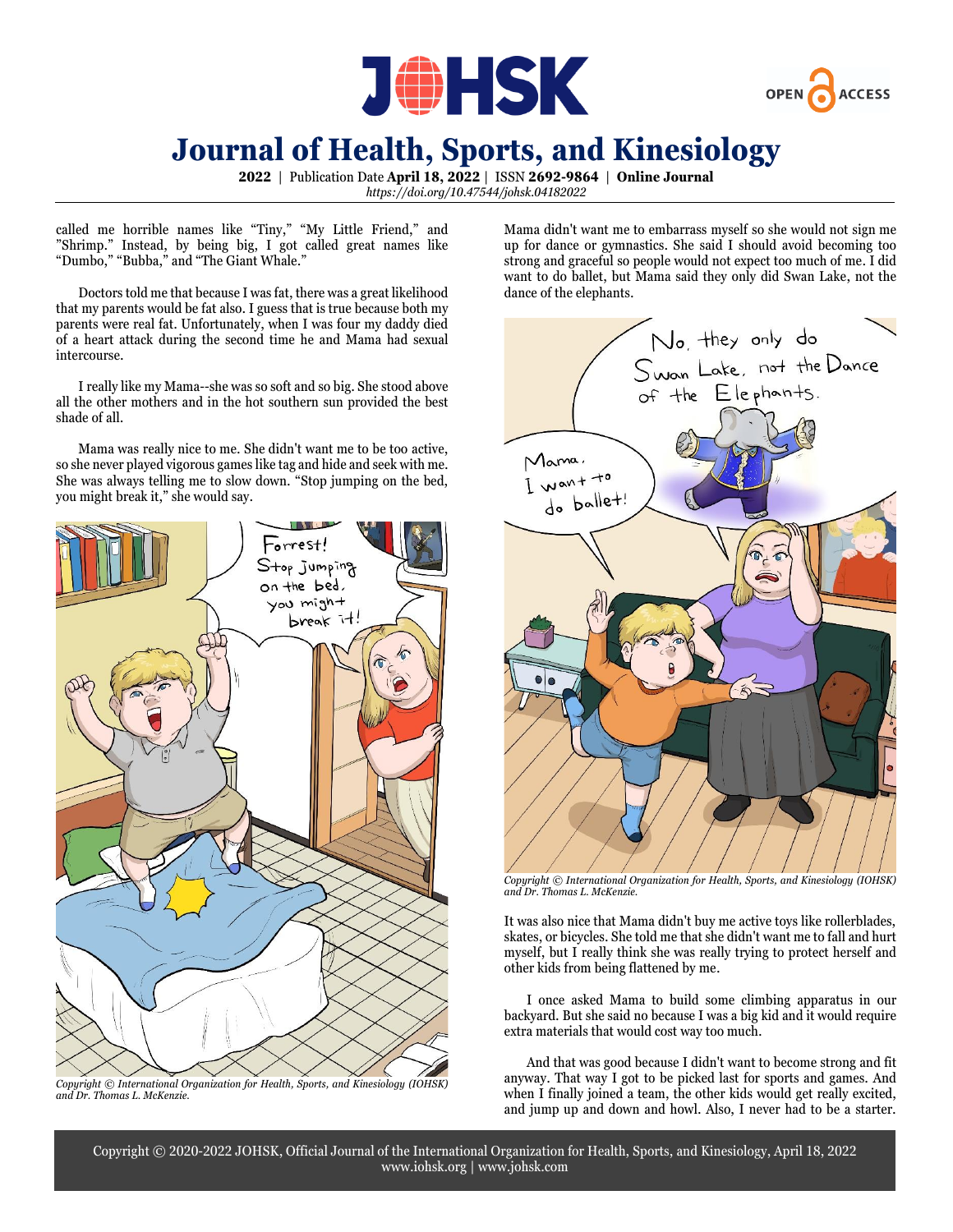



**2022** | Publication Date **April 18, 2022** | ISSN **2692-9864** | **Online Journal** *https://doi.org/10.47544/johsk.04182022*

Mostly, I got to sit on the bench beside the coach and be the first one to eat the oranges and drink the Gatorade.



*Copyright © International Organization for Health, Sports, and Kinesiology (IOHSK) and Dr. Thomas L. McKenzie.*

Because I was not very skilled, I learned to be good at what Daryl Siedentop has referred to as being a "competent bystander." I pretended to be busy, but I was good at hiding out and avoiding activity. I always started at the back of the line so I wouldn't have to take as many turns as the others. And in soccer, I just walked down the field so I wouldn't be in position to have the ball passed to me. Other kids didn't want to pass the ball to me anyway. I like that 'cause I didn't want to make a mistake and have them yell at me.

I like my coaches because they paid a lot of attention to me. They were always yelling things like "Run Forrest run." They also always put me in positions where I didn't have to be too active. In soccer, I've got to be the goalie and in softball I got to play right field where the ball hardly ever came.

I like chase and dodgeball games a lot. In chase I was slow, so I got tagged out quickly. And in dodgeball,I was a pretty large target. Iloved those games. I got to sit down early and watch all the other kids scream and get tired out. Mama also said it was really good to have regular elimination.

Baseball was a lot of fun too. I felt important because I got to bat last. I didn't hit the ball much, but I got on base a lot. From the batter's box my belly hung over the plate, so I often got hit. That way I would walk the first base while all the other kids had to run after hitting the ball. Coach didn't take time to teach me how to slide into base. He said that if that time ever came, I could just roll there faster. And because I was slow, the coach didn't make me steal any bases. That was good, 'cause Mama said that "people shouldn't steal."

I really liked track and field because I got to sit in the shade while all the other runners were out there in the hot sun, breathing hard and sweating. But swimming was my favorite! All the other kids had to work really hard just to stay up in the water, but all I had to do was just lay there. Additionally, when it came to diving, I was always the one who made the biggest splash. That made everyone groan really loud!

Mama said that because I was big that I would likely have posture problems-mainly flat feet and hyper extended knees. They did hurt a bit sometimes. But my momma said that this was good because whenever I wanted, I could use that as an excuse to get out of PE. She also said it was something that I could tell that Joe Biden fella just in case he wanted me to join the army to invade Alberta or some other place with lots of oil.

Well, it's been nice talking to you. As I said, my name is Forrest Plump and I really like being big - fat is as fat does, and I don't move much at all!

## *Conclusion*

In the simplicity of Forrest, my closing advice is as follows:

- 1. Examine your curriculum and instructional programs to see if they really meet important goals, such as promoting skill, physical fitness, and physical activity **for all.**
- Examine your research practices to determine if they focus on variables that are important to society--not just to academia.
- 3. Rather than focusing all your research efforts on simply being a describer of events, try your hand at being an interventionist.
- 4. Enjoy what you do.